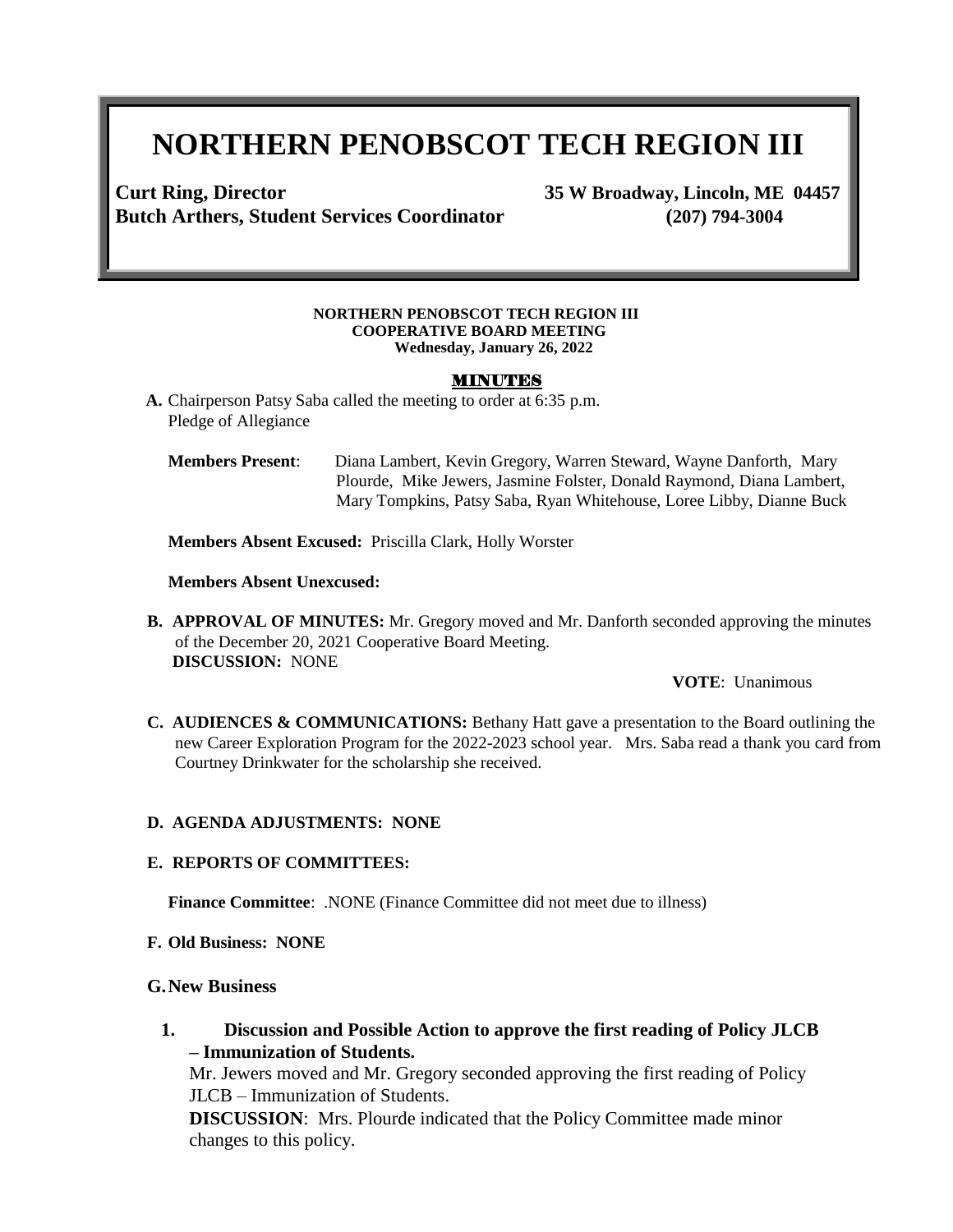**VOTE**: Unanimous

- **2. Discussion and Possible Action to approve the first reading of Policy JLCC – Communicable/Infectious Diseases** Mr. Jewers moved and Mrs. Buck seconded approving the first reading of Policy JLCC – Communicable/Infectious Diseases **DISCUSSION:** None **VOTE:** Unanimous
- **3. Discussion and Possible Action to approve the first reading of Policy JLF – Reporting Child Abuse and Neglect** Mr. Jewers moved and Mrs. Plourde seconded approving the first reading of Policy JLF-Reporting Child Abuse and Neglect. **DISCUSSION:** None **VOTE:** Unanimous
- **4. Discussion and Possible Action to approve the first reading of Policy JRA-Student Education Records and Information.** Mr. Jewers moved and Mrs. Buck seconded approving the first reading of Policy JRA-Student Education Records and Information. **DISCUSSION:** None **VOTE**: Unanimous
- **5. Discussion and Possible Action to approve the first reading of Policy JRA-R-Student Education Records and Information Administrative Procedure** Mr. Jewers moved and Mrs. Plourde seconded approving the first reading of Policy JRA-R Student Education Records and Information Administrative Procedure **DISCUSSION:** Mr. Ring indicated there was a an issue with this one and the error would be fixed prior to the second reading.

**VOTE:** Unanimous

**6. Discussion and Possible Action to approve the first reading of Policy JRA-E –Notice of Student Education Records and Information Rights** Mr. Jewers moved and Mrs. Plourde seconded approving the first reading of Policy JRA-E – Notice of Student Education Records and Information Rights. **DISCUSSION**: None **VOTE:** Unanimous

## **H. Report of the Director:**

- 1. Most of our programs have been committed to participating in the state SkillsUSA competition. Currently, the plan is to have a shortened and scaled-back competition at UTC in Bangor in March. There will be no opening or closing ceremonies, and no overnight stays in hotels. We will go to Bangor on the morning of March 18, and return later in the day when competitions are over.
- 2. Programs have been having in-house SkillsUSA competitions over the last few weeks, and the winners of those competitions will go to Bangor to represent Region III in the state contests. The Region III programs that are participating are:
	- MAS
	- Construction Technology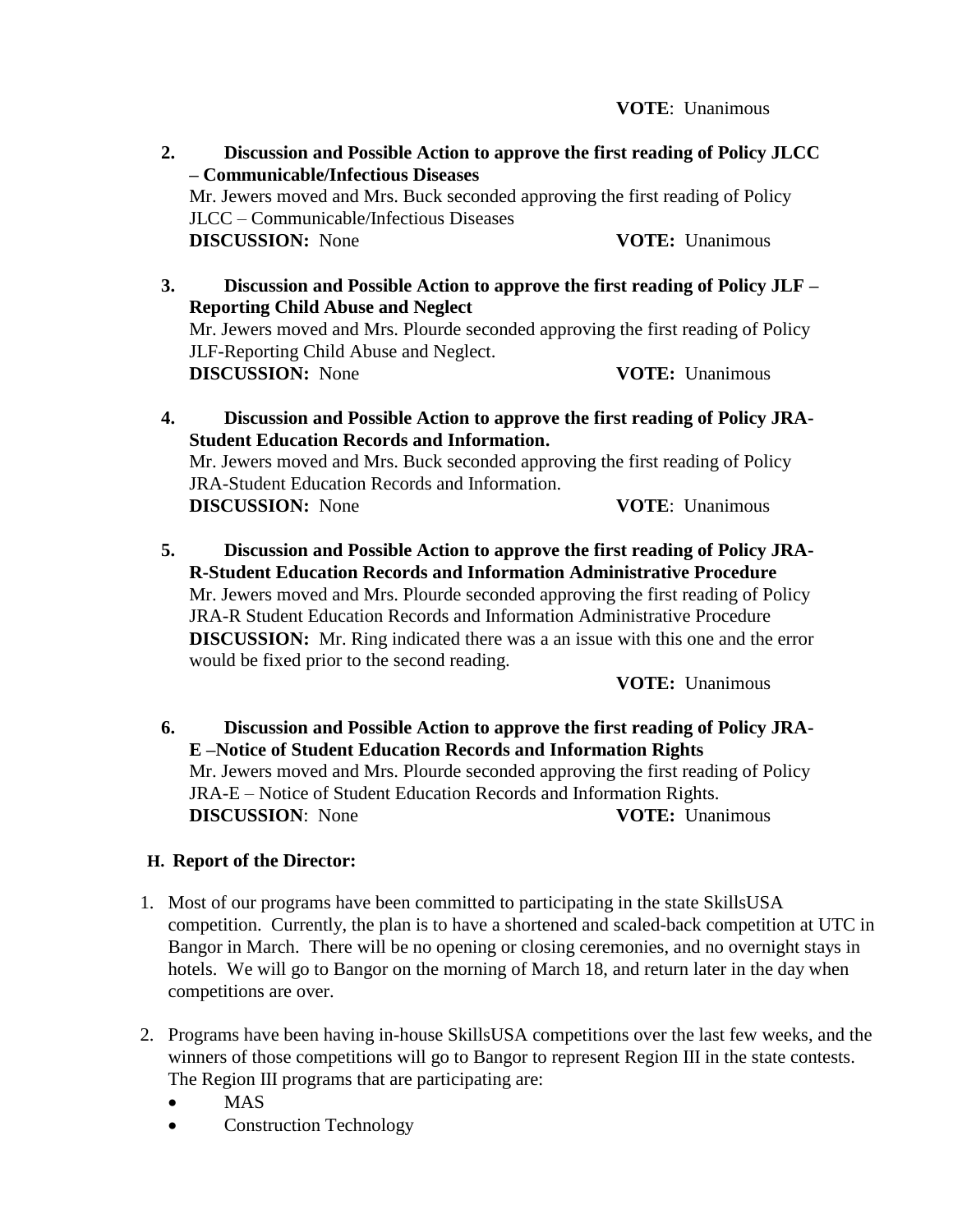- Automotive
- Welding
- Law Enforcement
- $\bullet$  EMT
- Digital Communications
- Business Management
- 3. Unfortunately, we have had to amend our plans to use remote learning technology to replace snow days. All of our sending school districts have opted for traditional snow days and, in order to maintain a regional approach, we will do the same at Region III.
- 4. On January 6, we had two film crews at our school. NewsCenter was here to shoot some footage of students working in our Construction program, and the representatives from Osborne Media were here to add the Business Management program to our recruiting video. Both recording sessions happened with no disruption to our normal instructional day.
- 5. Student of the Quarter assemblies for the  $2<sup>nd</sup>$  quarter will take place on January 20 and 21.
- 6. The 2022-2023 budget process has begun. All program budgets have been submitted and completed. We will continue to gather numbers for insurances, fuel, etc. over the next few weeks.
- 7. I have begun the process to write the Comprehensive Local Needs Assessment (CLNA) for Region III. This is a lengthy document that the federal government requires all CTEs to complete if we use Perkins funds. We rely heavily on Perkins funds every year to pay for things that would put a strain on our state-provided subsidy. Textbooks, an ed tech salary and benefits, faculty stipends and OSHA 10 training for our students are a few examples of the things we use Perkins money for.

As previously stated, writing the CLNA is a lengthy process. The final document is due April 30.

## **H1. Report of Student Services Coordinator**

- Planned Work Related Visits:
	- $\circ$  EJ Prescott (Jan. 25<sup>th</sup>)
	- o MLOP (Maine Logging Operations Program)
	- o TBA BIW, Sargent's, Cianbro, PHC (Penobscot Health Community)
- Planned Military Visitations:
	- o Army National Guard (Resiliency Training, Outdoor Winter Survival Training)
- Beth Hatt completed and submitted the MELMAC Fall Report, reporting the success of 2020 and 2021 students that remain in school.
- Members of Skills USA are working on updating the display case, preparing for our Skills Week in February, and election of officers
- We have received our FAFSA Report from FAME indicating which Seniors have completed the FAFSA. As reported last month, 28 of our students said they had completed it and that is